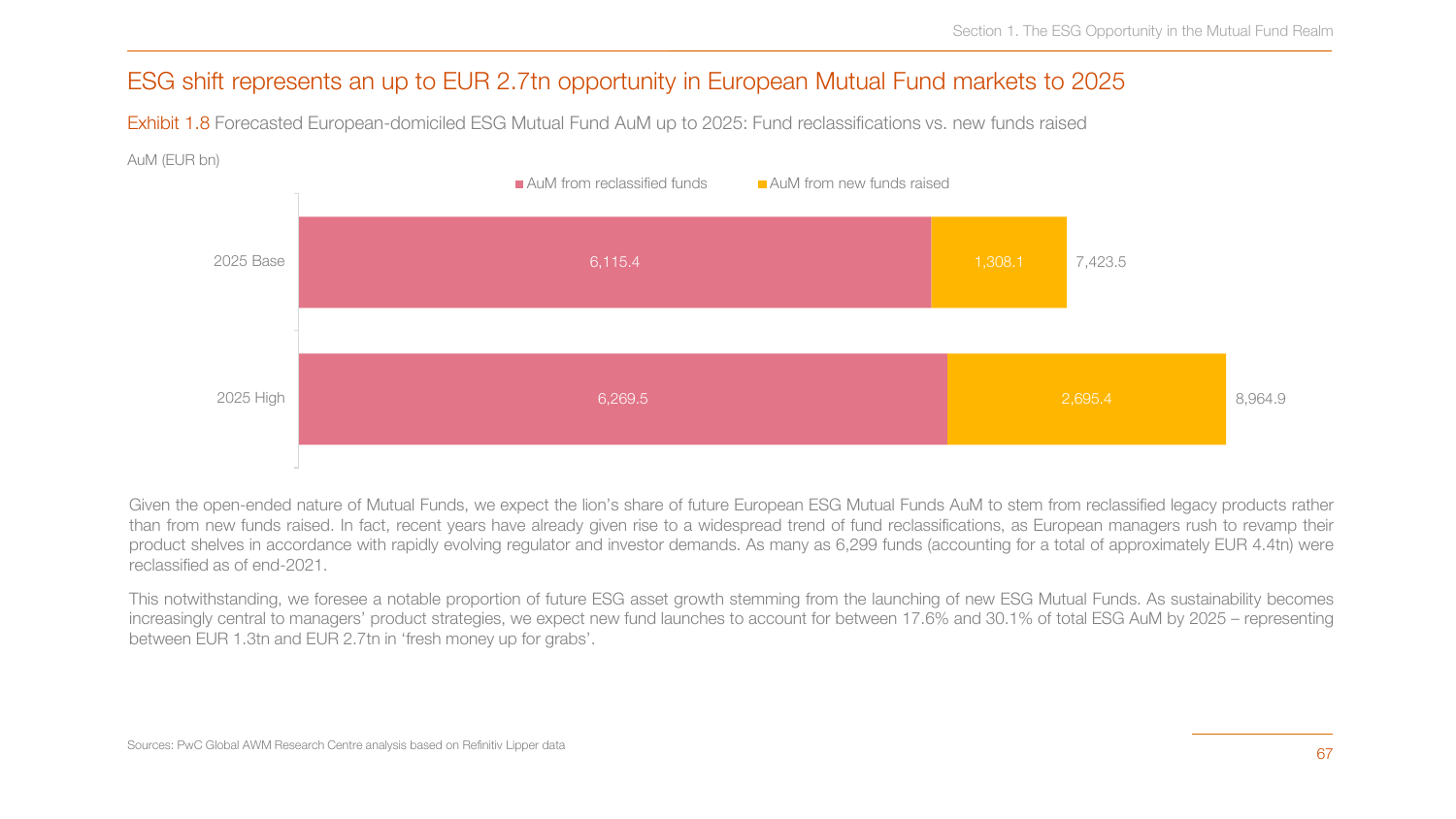## ESG funds account for 40% of new Mutual Fund launches, up from 9% in 2015



Exhibit 1.10 New European-domiciled Mutual Fund launches: ESG vs. non-ESG

While the number of European-domiciled Mutual Fund launches has remained relatively stable in recent years, the proportion of new ESG Mutual Funds has been consistently increasing. Indeed, ESG Mutual Funds accounted for over 40% of new Mutual Fund launches in 2021 – in sharp contrast with the analogous 9.1% figure observed in 2015. This considerable growth illustrates the rate and scale of asset managers' response to investors' increased demand for ESG products, as well as of the industry-wide adaptation to novel regulatory and policy provisions.

We expect ESG Mutual Funds to represent an increasing share of new Mutual Fund launches over the coming years as ESG considerations become increasingly entrenched in the AWM landscape and investor appetite for ESG products continues to increase. Managers' increased familiarity with regulatory frameworks and provisions – together with the enhanced clarity that technical standards' implementation shall bring – should serve to further spur this growth.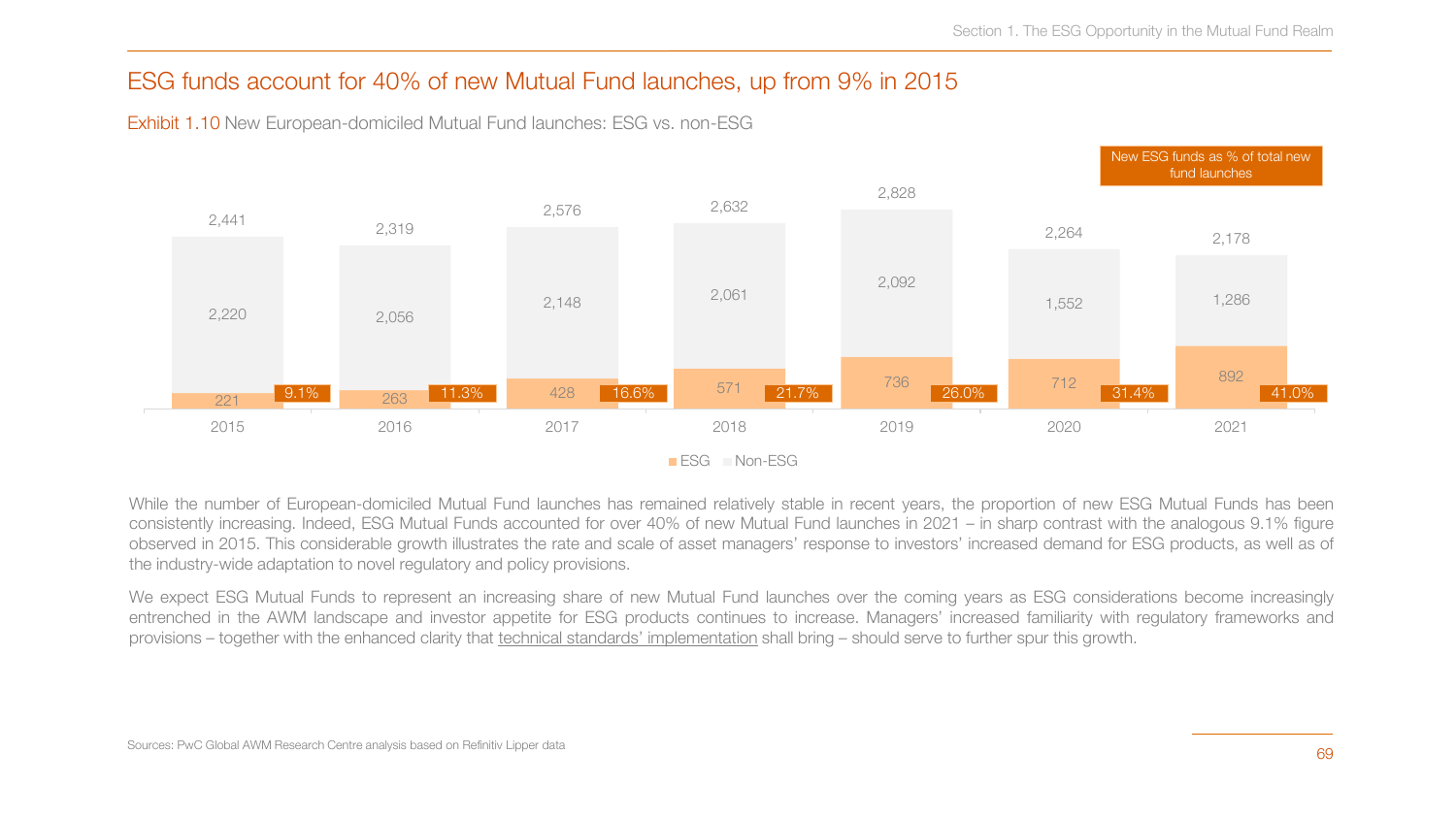# ESG integration at the core of Pension Funds' ESG implementation strategies

Exhibit 2.6 Pension Funds: Preferred ESG implementation strategies



Once representing the exception rather than the rule in the Asset and Wealth Management landscape, ESG integration now stands as the most commonly adopted ESG implementation strategy among European Pension Funds. While this is perhaps unsurprising – given that recent regulatory developments have served to embed ESG integration as the standard approach to ESG – this greatly attests to the deepening entrenchment of ESG within this institutional investor cohort; growing from a mere box-ticking exercise to a holistic approach to the consideration of ESG issues.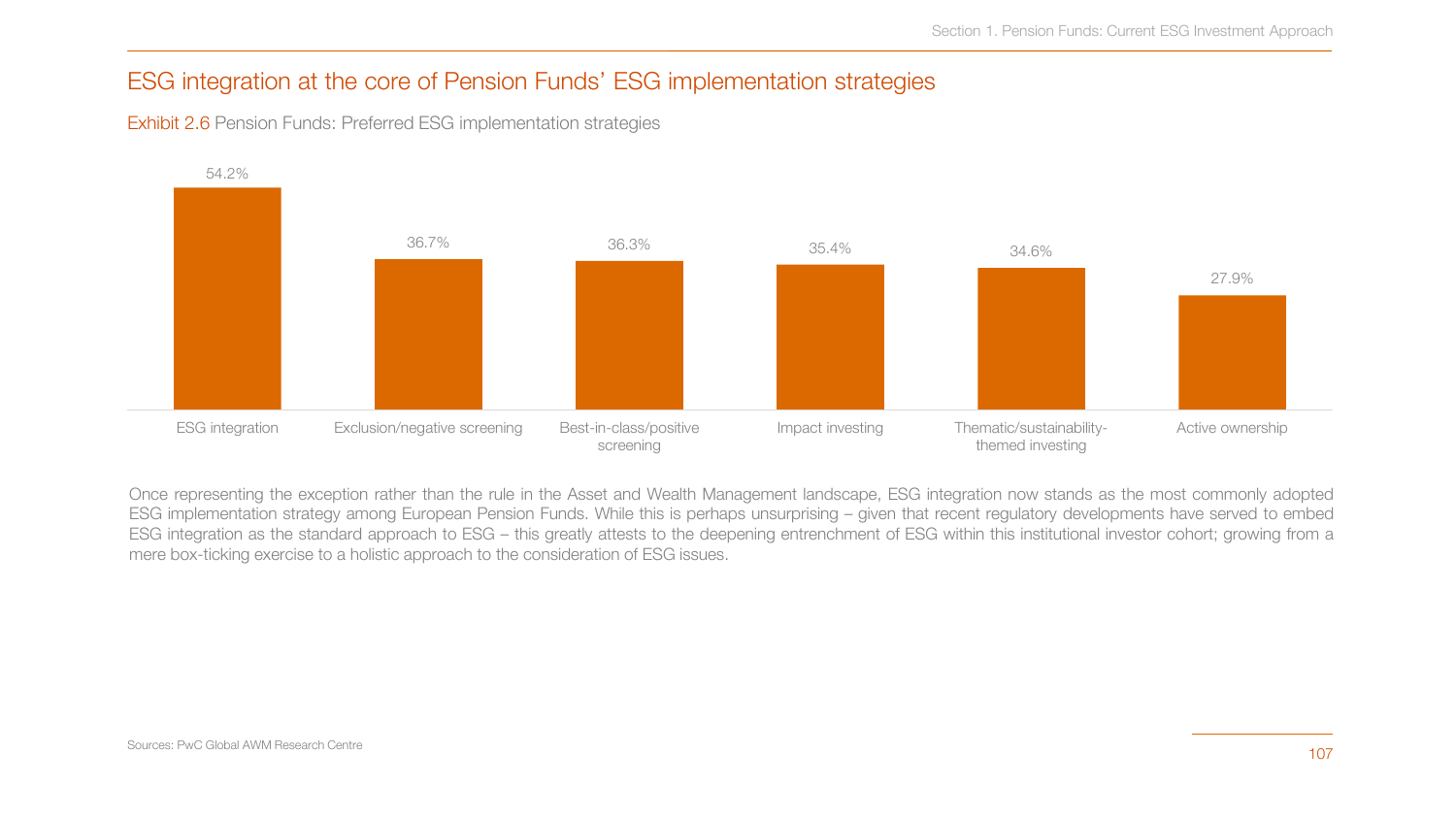## 95% of European Insurers aim to be fully net-zero by 2050

Exhibit 3.11 Insurers: Net-zero commitments & target year for becoming net-zero



Over 95% of European Insurers have already committed (or plan to commit) to a net-zero initiative - with 2030 and 2050 representing the most common target years. This figure is a testament to investor group's commitment to embedding climate risk considerations at the heart of their operational philosophies in order to mitigate risk and generate positive externalities. These net-zero efforts have been spearheaded by industry leaders, as illustrated by the formation of the Net-Zero Insurance Alliance (NZIA) by AXA, Allianz, Aviva, Generali, Munich Re, SCOR, Swiss Re and Zurich in July 2021. Now standing at 20 members – together accounting for USD 7tn in AuM and 11% of global volume – the alliance provides that all signatories commit to transitioning their (re)insurance underwriting and investment portfolios to net-zero greenhouse gas (GHG) emissions by 2050.